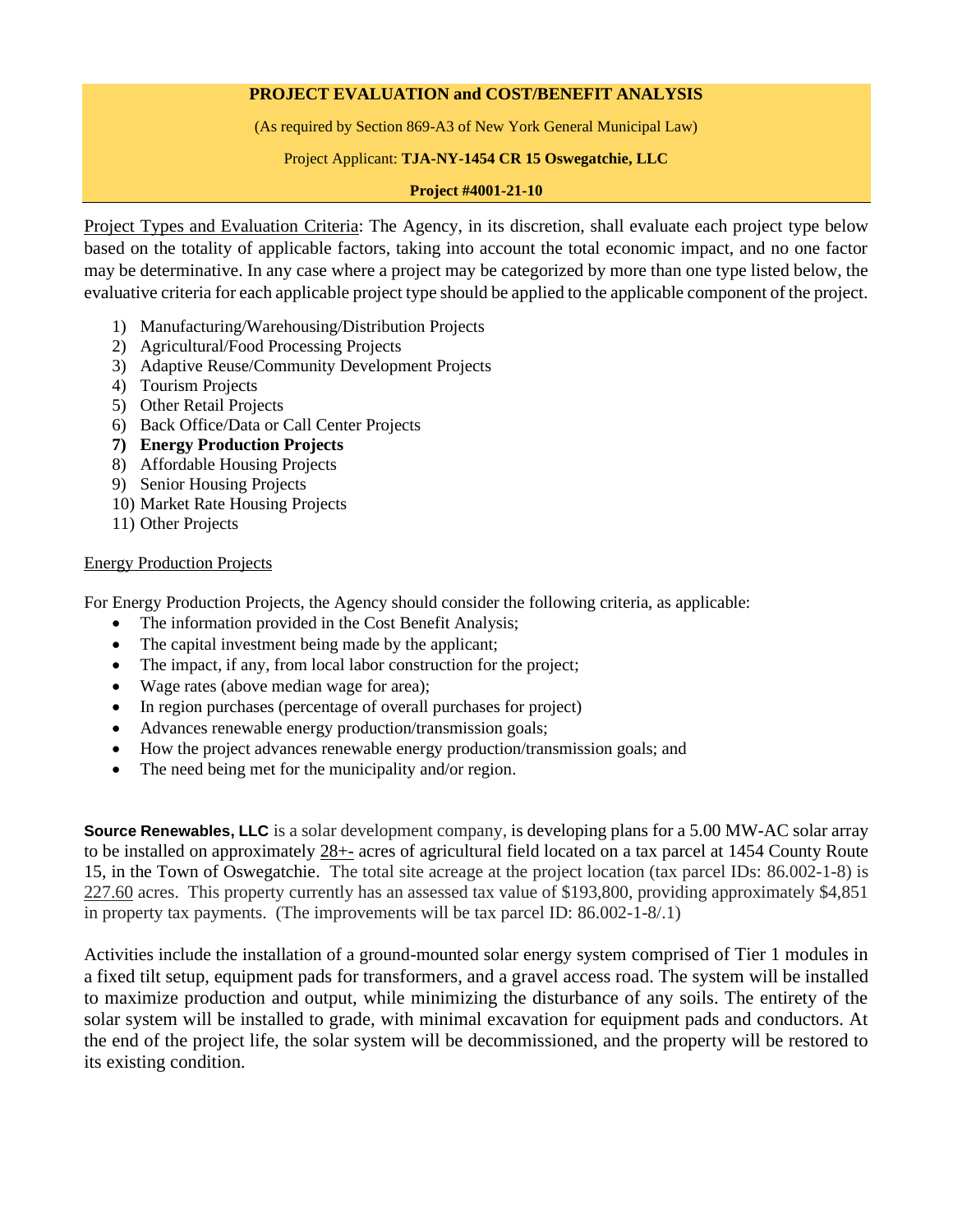**Source Renewables, LLC** is developing multiple community solar projects across upstate New York and will participate in the NYSERDA NY-Sun Initiative to provide clean energy to local businesses and residences. The community solar credits generated by the project will be sold to local residents and small businesses at a discount to retail electricity prices, providing a long-term economic impact to subscribers. The value of these solar credits results in a savings of up to 10-15% on the energy portion of the electricity bill.

In addition to revenue provided to local landowners and taxing jurisdictions, there are a number of other benefits provided by community solar project development. Solar projects generate clean renewable energy that feeds the local utility grid. Through monetary crediting, that energy can be shared with customers in the same utility service area, providing direct savings on local utility bills in the form of dollar-value credits.

Projects such as this one support the goals of the New York State Climate Leadership and Community Protection Act (as summarized by the New York State Tug Hill Commission document, "*Planning for Offsite Solar Energy Projects,* February 2020):

The purpose of the Climate Act is to adopt measures to put New York on a path to reduce statewide greenhouse gas emissions by 85% percent by 2050 and net zero emissions in all sectors of the economy, through the development of a scoping plan. The goals of the Climate Act are (1) greenhouse gas emissions reduction, (2) renewable energy development, (3) improved energy efficiency, (4) a clean energy economy, and (5) resilient and distributed energy systems.1

Specifically related to solar energy, the law states that New York will:

- Increase the Renewable Energy Standard to 70% by 2030
- Double the target for distributed solar power to 6 gigawatts by 2025
- Install 3 gigawatts of statewide energy storage capacity by 2030

The above targets do not include utility-scale solar, which is estimated to increase by 5 gigawatts by 2025. For reference, one megawatt (MW) of energy can power approximately 150 homes, conservatively. To produce 1 MW of solar energy, approximately five to seven acres of solar panels are needed. Theoretically, a 4 MW project (i.e. 24 acres of solar panels) could power all the homes in the village of Adams. To meet Climate Act goals, it is estimated that between 34,000 to 68,000 acres of land is needed for solar panels in New York State, or at least 1.7 square miles of solar panels per county if equally distributed among the 62 counties.

Further background information on community-scale solar projects from the same report includes:

For purposes of this paper, community-scale solar includes projects that take advantage of NYSERDA's NY-Sun community solar incentives. To qualify, individual projects must be 5 MW or less but may be grouped together in a series of <=5 MW projects. These projects sell energy to local subscribers and provide taxing jurisdictions with payments in lieu of taxes (PILOT) agreements in the \$2,000-\$5,500 per MW range. The electricity generated from community solar projects does not count toward meeting the goals of the state's Renewable Energy Standard (RES). A 2 MW community solar project would typically include approximately 10 acres of panels. Local examples of community solar projects would be the proposed Nexamp projects in the towns of Adams (4.6 MW) and LeRay (4.9 MW), where 600-700 National Grid subscribers would be able to subscribe to each array.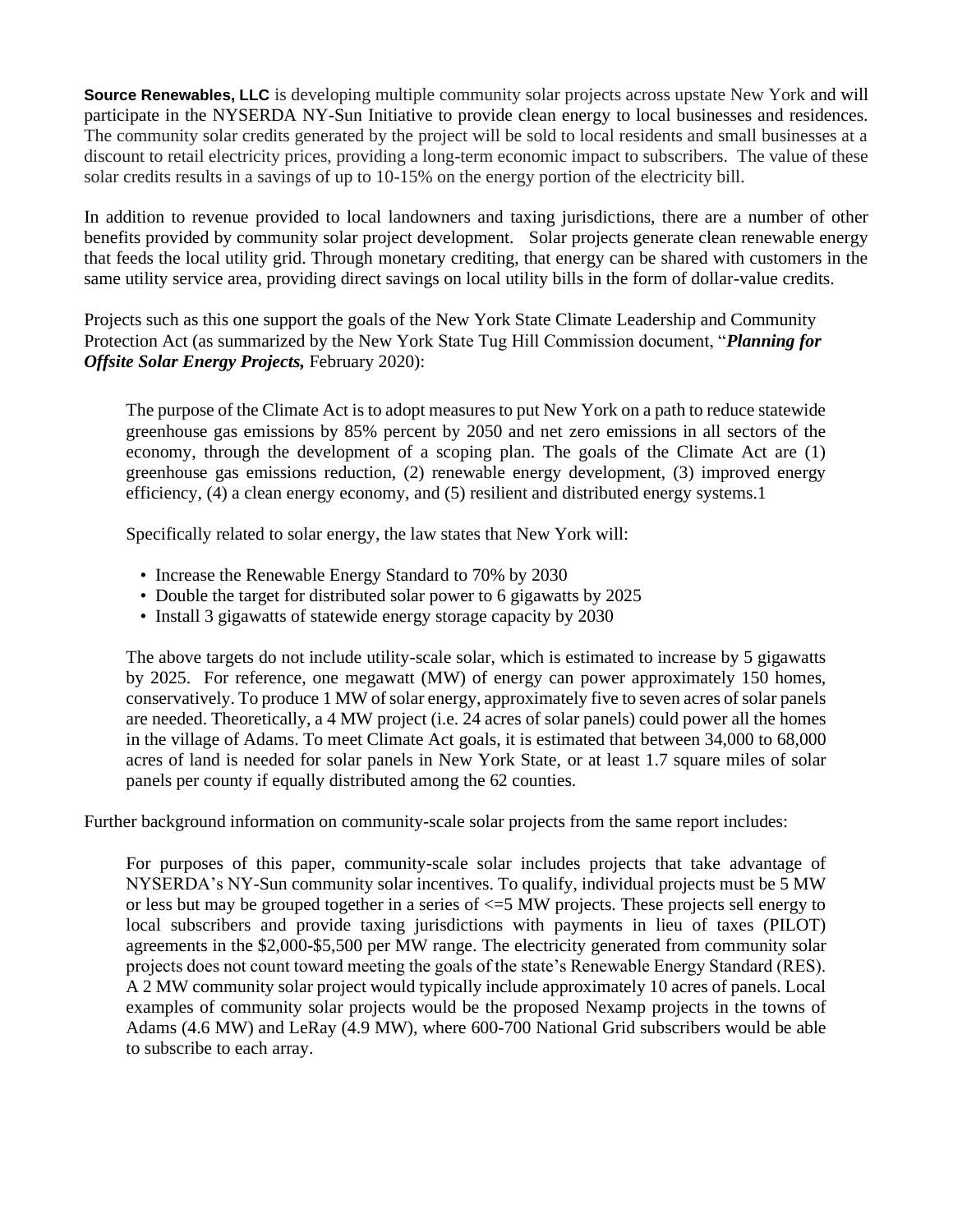Evidence for regional alignment of projects such as this proposed solar facility is found within the *North Country 2019 Progress Report* created by the North Country Regional Economic Development Council, which specifically highlights clean energy development in the Implementation of Key Regional Priorities section of the Report:

# CLEAN ENERGY

Strategy:

Increase renewable energy generation, distribution, storage capacity and clean energy jobs, and reduce community and business costs through energy efficiency improvements.

Forty-four percent of New York State's existing renewable generation capacity is coming from the North Country, supporting about 2,000 direct and indirect jobs. The North Country continues to support the development of various forms of renewable energy to support jobs, advance the clean energy goals of New York, and to reduce energy costs for the region's businesses and residents.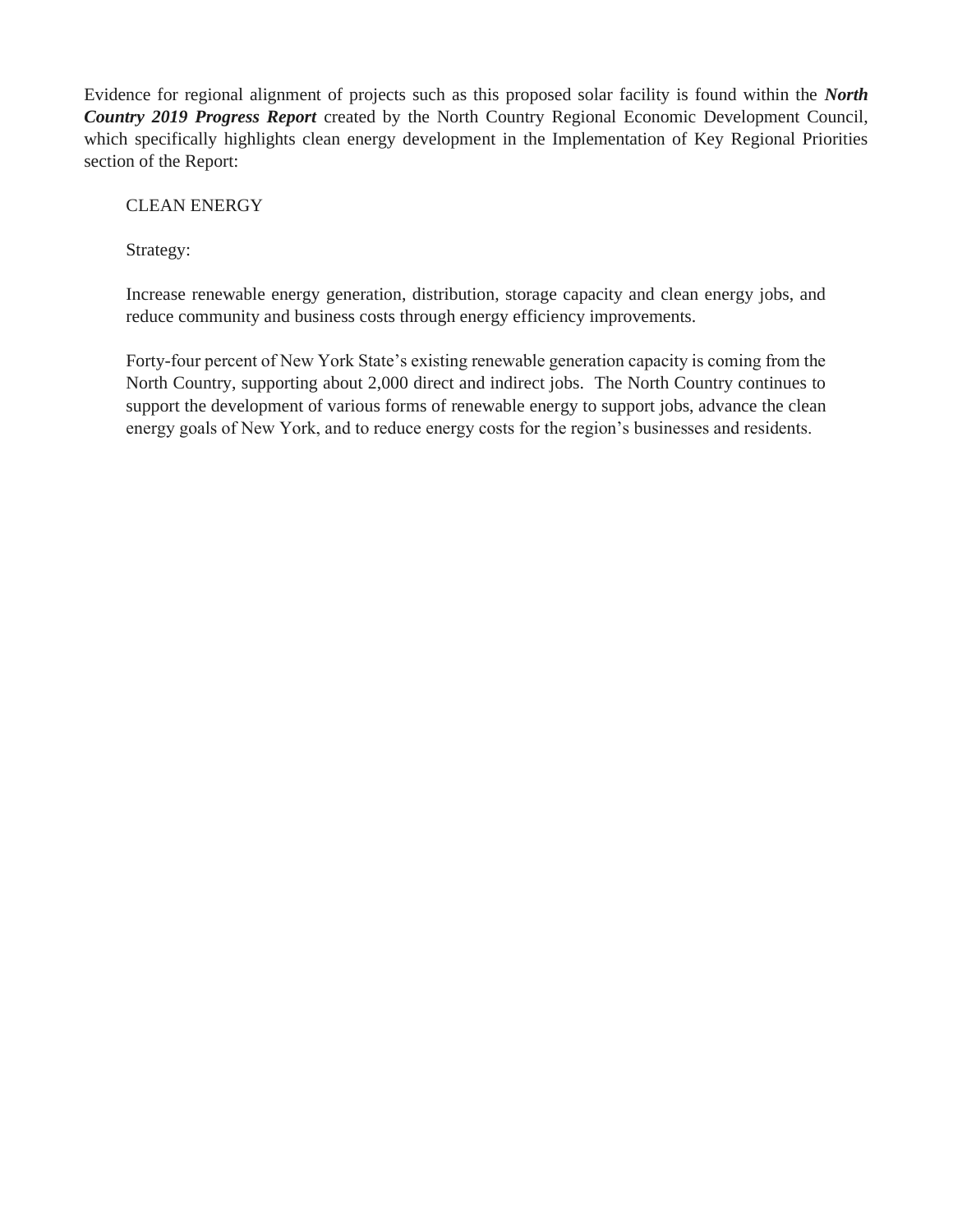| <b>COST/BENEFIT ANALYSIS</b><br>(As required by Section 869-A3 of New York General Municipal Law)<br>Project Applicant: Project Applicant: TJA-NY-1454 CR 15 Oswegatchie, LLC<br>Project #4001-21-10 |                                                    |                                                                                  |                                                      |               |  |  |  |  |  |
|------------------------------------------------------------------------------------------------------------------------------------------------------------------------------------------------------|----------------------------------------------------|----------------------------------------------------------------------------------|------------------------------------------------------|---------------|--|--|--|--|--|
|                                                                                                                                                                                                      |                                                    | <b>Estimated COST of Agency Assistance</b>                                       |                                                      |               |  |  |  |  |  |
|                                                                                                                                                                                                      |                                                    | 1. Sales and Use Tax Exemption                                                   |                                                      |               |  |  |  |  |  |
|                                                                                                                                                                                                      | a.                                                 | Amount of Project Cost Subject to<br>Tax:                                        |                                                      | \$708,015     |  |  |  |  |  |
|                                                                                                                                                                                                      |                                                    |                                                                                  | 8%                                                   |               |  |  |  |  |  |
|                                                                                                                                                                                                      | b.                                                 | <b>Estimated Exemption:</b>                                                      | $$50,000*$                                           |               |  |  |  |  |  |
| 2.                                                                                                                                                                                                   | <b>Mortgage Recording Tax Exemption</b>            |                                                                                  |                                                      |               |  |  |  |  |  |
|                                                                                                                                                                                                      | a.                                                 |                                                                                  | \$ N/A                                               |               |  |  |  |  |  |
|                                                                                                                                                                                                      |                                                    | Projected Amount of Mortgage:                                                    | Mortgage Recording Tax Rate                          | 0.75%         |  |  |  |  |  |
|                                                                                                                                                                                                      | <b>Estimated Exemption:</b><br>b.                  | \$0                                                                              |                                                      |               |  |  |  |  |  |
|                                                                                                                                                                                                      |                                                    |                                                                                  |                                                      |               |  |  |  |  |  |
|                                                                                                                                                                                                      |                                                    | 3. Real Property Tax Exemption                                                   |                                                      |               |  |  |  |  |  |
|                                                                                                                                                                                                      |                                                    | Property Location: Town of Oswegatchie                                           |                                                      |               |  |  |  |  |  |
|                                                                                                                                                                                                      | a.                                                 | <b>Investment in Real Property</b><br>Pre-project Assessment                     | 8,122,505                                            |               |  |  |  |  |  |
|                                                                                                                                                                                                      | b.                                                 | 193,800                                                                          |                                                      |               |  |  |  |  |  |
|                                                                                                                                                                                                      | c.                                                 | \$992,538 **                                                                     |                                                      |               |  |  |  |  |  |
|                                                                                                                                                                                                      | d.                                                 | Equalization Rate (for reference only)<br>Increase in Assessed Value of Property |                                                      | 100%          |  |  |  |  |  |
|                                                                                                                                                                                                      | e.                                                 | 798,738                                                                          |                                                      |               |  |  |  |  |  |
|                                                                                                                                                                                                      | f.                                                 | Total Applicable Tax Rates per \$1,000                                           |                                                      | \$30.55       |  |  |  |  |  |
|                                                                                                                                                                                                      | g.                                                 | <b>Estimated Taxes over PILOT Period</b>                                         | (\$24,401 over 30 yrs using post project assessment) | 732,030       |  |  |  |  |  |
|                                                                                                                                                                                                      | h.                                                 | PILOT Payments over PILOT Period                                                 |                                                      | \$933,885     |  |  |  |  |  |
|                                                                                                                                                                                                      | i.                                                 | <b>Net Exemption Amount</b>                                                      | $(g - h)$                                            | $(\$201,855)$ |  |  |  |  |  |
| <b>Interest Exemption [Bond Only]</b><br>4.                                                                                                                                                          |                                                    |                                                                                  |                                                      |               |  |  |  |  |  |
|                                                                                                                                                                                                      | a.                                                 | <b>Total Estimated Interest Expense</b>                                          | (Assuming Taxable interest)                          |               |  |  |  |  |  |
|                                                                                                                                                                                                      | b.                                                 | <b>Total Estimated Interest Expense</b>                                          | (Assuming Tax Exempt Interest)                       |               |  |  |  |  |  |
|                                                                                                                                                                                                      | $\mathbf{c}$ .                                     | <b>Interest Exemption</b>                                                        | $(a - b)$                                            | \$ N/A        |  |  |  |  |  |
|                                                                                                                                                                                                      | $(\$151,855)$<br><b>TOTAL ESTIMATED EXEMPTIONS</b> |                                                                                  |                                                      |               |  |  |  |  |  |

\*The proposed sales tax exemption is based on an exemption amount of \$10,000/MW, not a full exemption on all purchases.

The property has a current assessed value of approximately \$193,800 providing approximately \$4,851 in property tax payments. The base value of the property would not be impacted by the PILOT.

\*\* Post-project value was estimated using the recently provided New York State Final-Rates and Appraisal Model. As continuing guidance and information is provided for this model, estimates may change. However, this projected value is within the range of project values estimated for similar projects within the area. The project would be subject to NYS RPTL 487 without the proposed IDA PILOT, which would result in no added value to the assessment for 15 years. Proposed PILOT Payments of \$5,000 per MW for the 5MW system result in payments of \$25,000 to the Town, School, and County in year 1 with 2% escalator for years 1-20 and decrease of 2% for years 21-30 for a total 30-year PILOT payment of \$933,885.

Due to the unique nature of the proposed project, the proposed PILOT represents a deviation from the standard IDA PILOT as outlined in the St. Lawrence County Industrial Development Agency's Uniform Tax Exemption Policy. Per that Policy, the IDA has sought and received the consent of the local affected taxing jurisdictions for the proposed PILOT.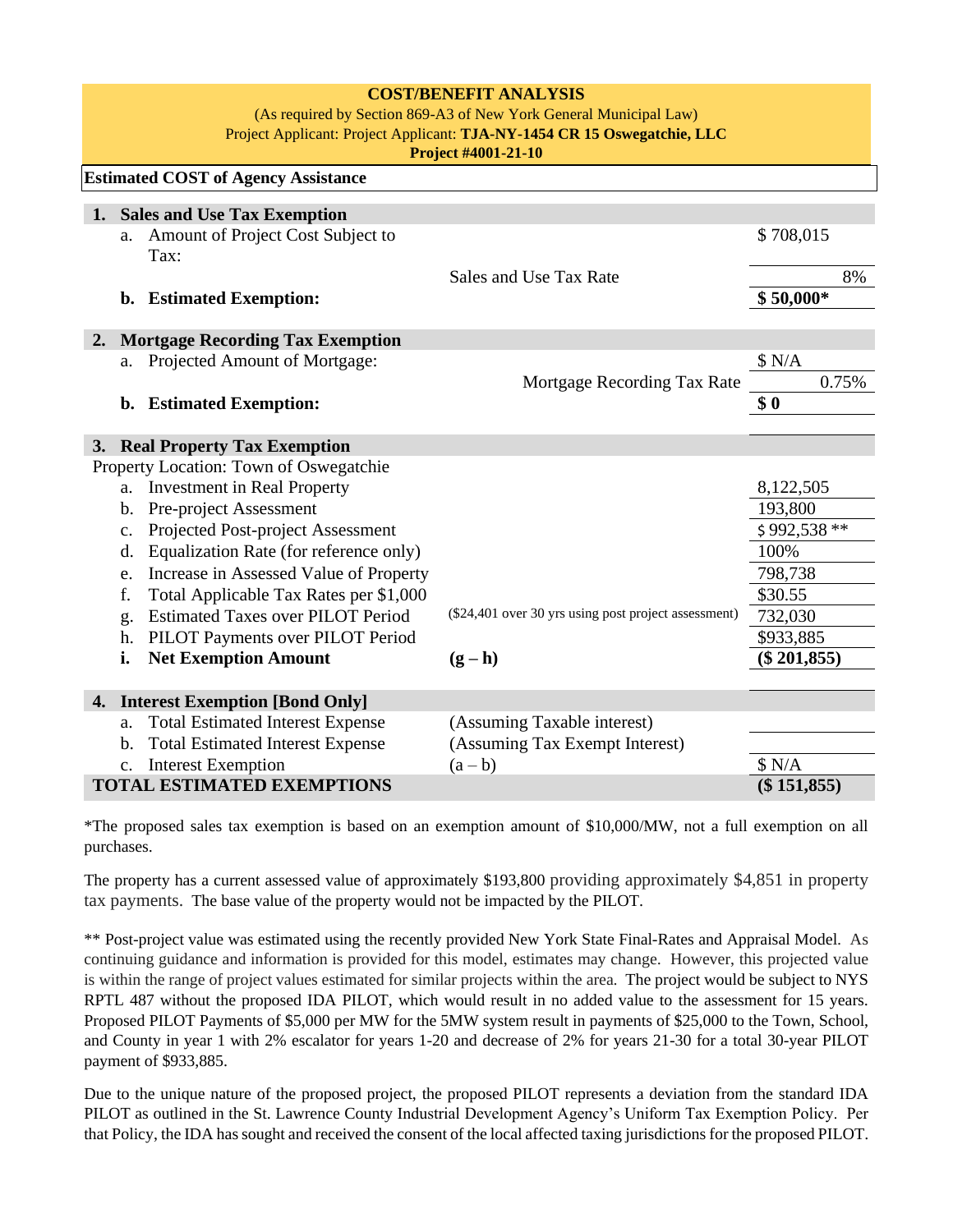#### **COST/BENEFIT ANALYSIS**

(As required by Section 869-A3 of New York General Municipal Law)

#### Project Applicant: **TJA-NY-1454 CR 15 Oswegatchie, LLC**

**Project #4001-21-10**

# **Estimated BENEFIT of Agency Assistance**

#### **EMPLOYMENT COMPARISON:**

Do not include construction jobs relating to the Project.

- Full Time: Permanent employee who works 30 or more hours each week and does so on a regularly-scheduled basis.
- Part Time Temporary/Seasonal: Any employee who works fewer than 30 hours each week, and does so on an occasional, temporary, or as-needed basis.

|                               | (A)     | (B)                       | (C)                   | (D)     | (E)     | (F)     | (G)            |
|-------------------------------|---------|---------------------------|-----------------------|---------|---------|---------|----------------|
|                               |         |                           |                       | Number  | Number  | Number  | <b>Total</b>   |
|                               |         |                           | Average               | of Jobs | of Jobs | of Jobs | <b>New</b>     |
|                               | Current | Average Annual            | <b>Annual Benefit</b> | Created | Created | Created | <b>Jobs</b>    |
| Jobs                          | Jobs    | Wage                      | Cost                  | Year 1  | Year 2  | Year 3  | <b>Created</b> |
| <b>Full Time</b>              |         |                           |                       |         |         |         |                |
| Management                    |         | \$                        | \$                    |         |         |         |                |
| Professional                  |         | \$                        | \$                    |         |         |         |                |
| Administrative                |         | \$                        | \$                    |         |         |         |                |
| Production                    |         | \$                        | \$                    |         |         |         |                |
| <b>Independent Contractor</b> |         | \$                        | \$                    |         |         |         |                |
| Other:                        |         | \$                        | \$                    |         |         |         |                |
| <b>Total</b>                  |         | $\boldsymbol{\mathsf{S}}$ | \$                    |         |         |         |                |
| <b>Part Time</b>              |         |                           |                       |         |         |         |                |
| Management                    |         | \$                        | \$                    |         |         |         |                |
| Professional                  |         | \$                        | \$                    |         |         |         |                |
| Administrative                |         | \$                        | \$                    |         |         |         |                |
| Production                    |         | \$                        | \$                    |         |         |         |                |
| <b>Independent Contractor</b> |         | \$                        | \$                    |         |         |         |                |
| Other:                        |         | \$                        | \$                    |         |         |         |                |
| <b>Total</b>                  |         | \$                        | \$                    |         |         |         |                |

**Project applicant projects 3 part time jobs in the application. This represents indirect maintenance work and is not included as permanent job creation by the Agency.**